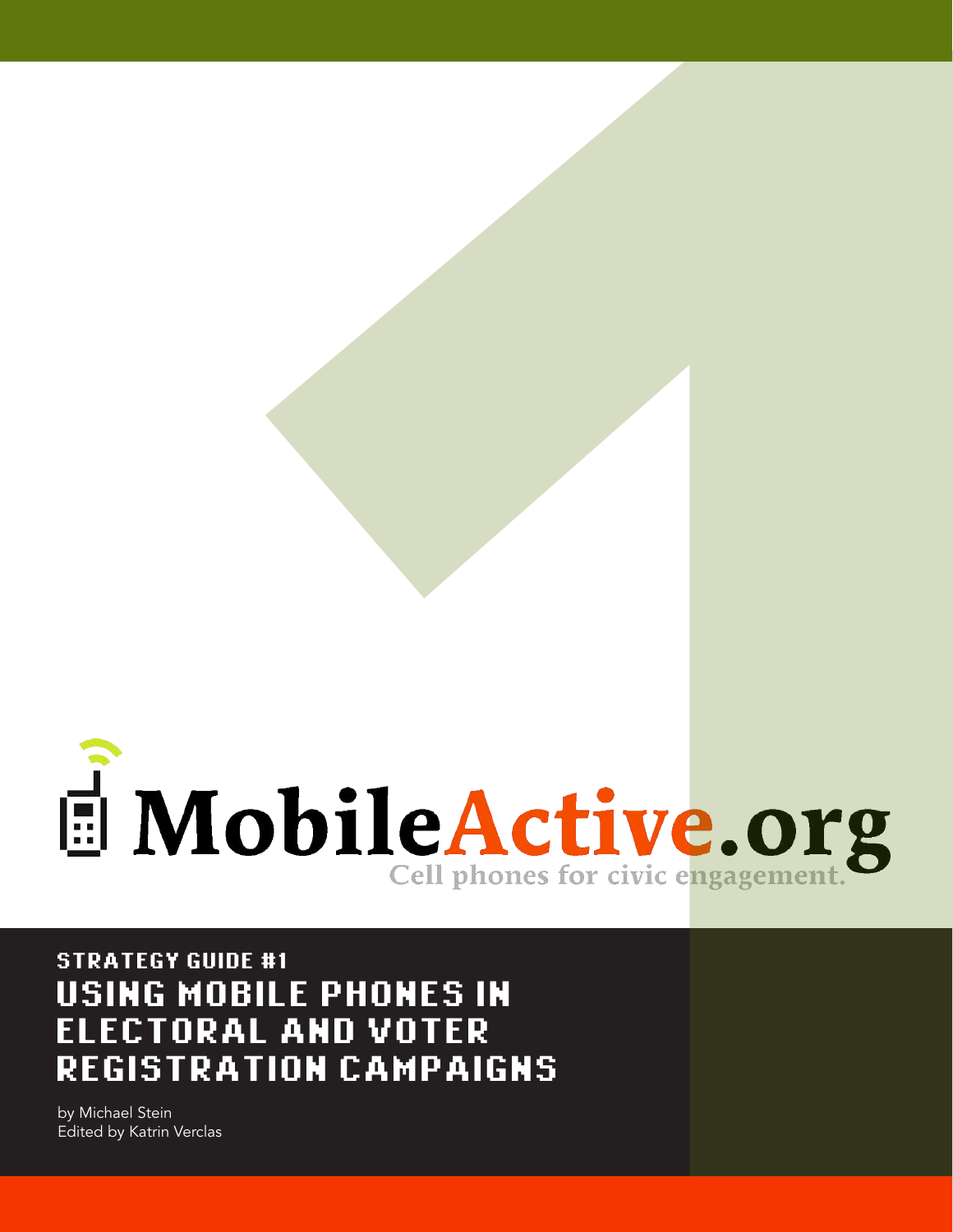# **MobileActive**

is a project of Green Media Toolshed and NTEN: Your Nonprofit Technology Community.

## About the MobileActive.org Strategy Guide Series

MobileActive is a global community of strategists, activists, and technologists who are using mobile phones in their social change work. This series of Strategy Guides examines the effectiveness of nonprofits using mobile phones to build their constituent lists, influence political causes, and raise money. Our goal is to aggregate strategies, case studies and lessons learned as a means to encourage the adoption of mobile phones use by nonprofits.

#### About the author

Michael Stein is a writer and Internet strategist based in Berkeley, California, who empowers nonprofits to use the online medium for communications, fundraising and advocacy. He's the author of three books and numerous articles about the Internet. Find him online at http://www.michaelstein.net

#### About the editor

Katrin Verclas is the Executive Director of NTEN: The Nonprofit Technology Community; the professional association of nonprofit technology staff and providers; and a founder of MobileActive.

MobileActive is directed by Martin Kearns of Green Media Toolshed who is the catalyst and inspiration behind MobileActive; and by Katrin Verclas.



This series of **MobileActive** Strategy Guides is supported with a grant from the Surdna Foundation.

#### **Mobile Active**

c/o 441 West Street Suite F-2 Amherst, MA 01002 (413) 884 0094 info@mobileactive.org







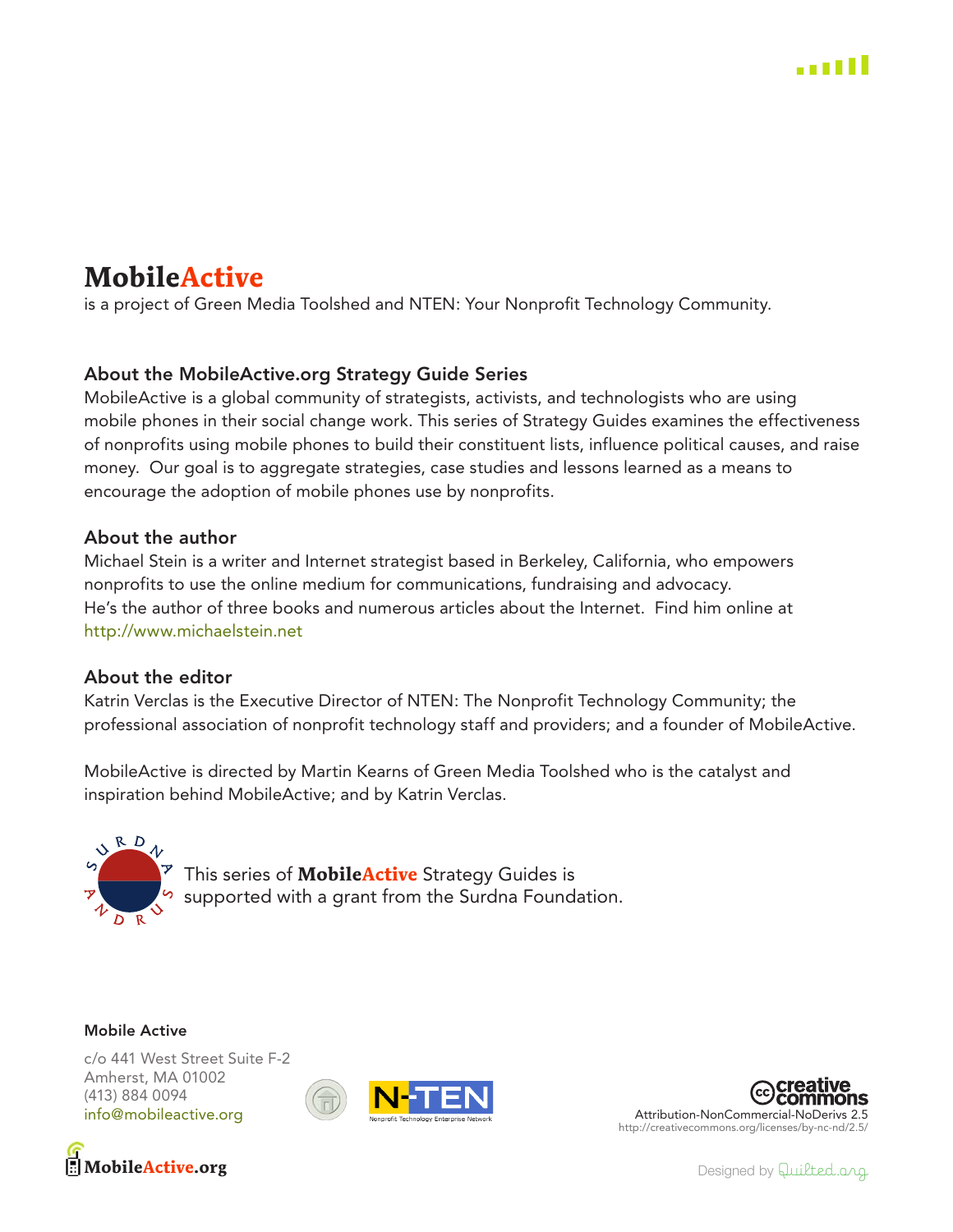

# **Contents**

| Mobile Phones in Elections and<br><b>Voter Registration Campaigns</b> | 3  |
|-----------------------------------------------------------------------|----|
| <b>Electoral Monitoring and Participation</b>                         | 5  |
| Mobile Phones in Election Monitoring                                  | 6  |
| <b>Voter Registration</b>                                             |    |
| <b>Candidate and Political Party Support</b>                          | 10 |
| <b>Lessons Learned</b>                                                | 12 |

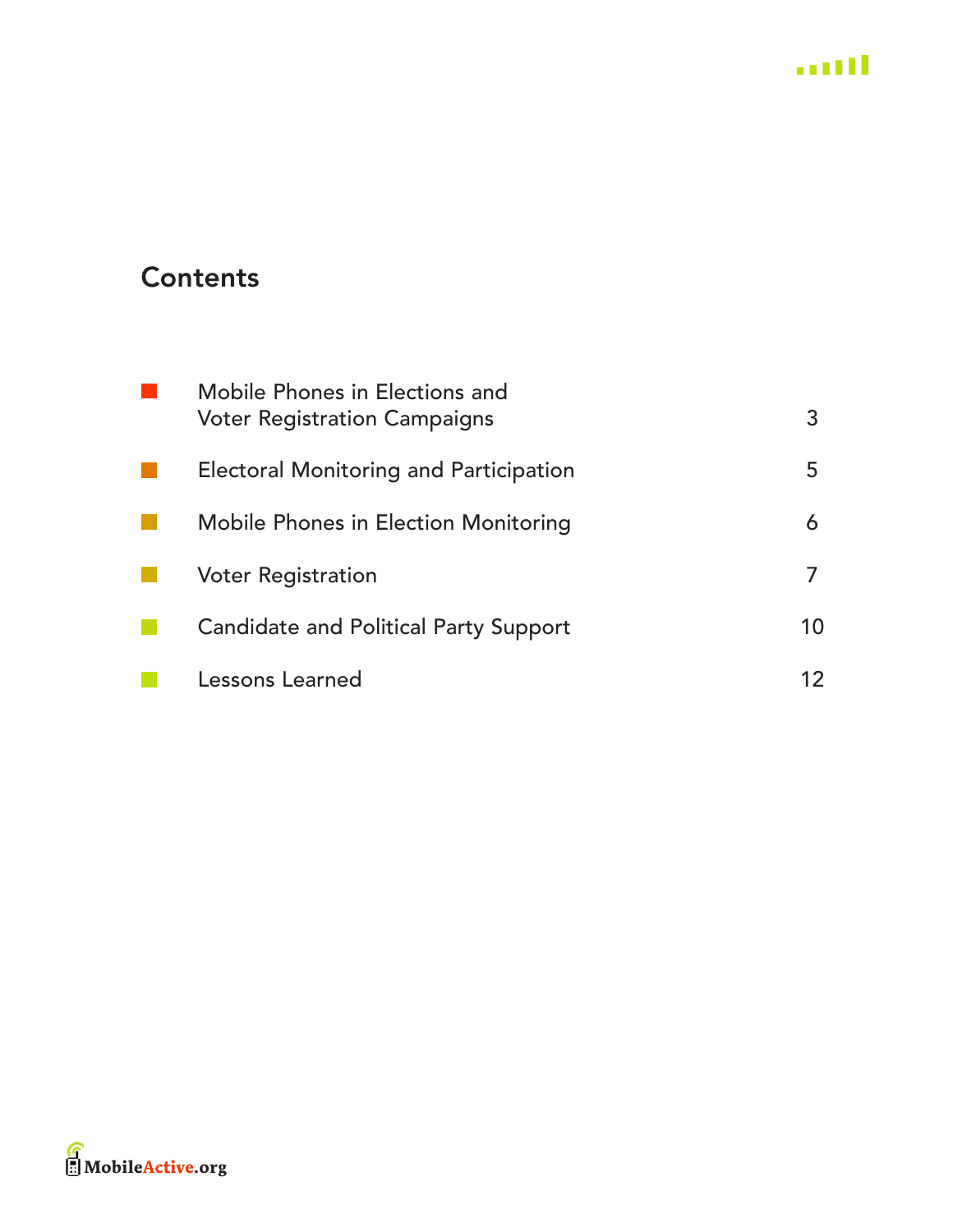# <span id="page-3-0"></span>**MOBILE PHONES IN ELECTIONS AND VOTER REGISTRATION CAMPAIGNS**

Mobile phones are used to register citizens to vote, encourage involvement in elections, raise money for candidates, monitor election turnout, and expose electoral fraud.

Combined with other campaign strategies, they are a powerful emerging tool for democratic participation in civil society.

While the Internet has transformed local, national, and global societies with new means of communications and information access through websites, email and blogs, the mobile phone has emerged alongside it as a new tool for social, civic and political action.

Often compared to the Internet, mobile phones exhibit some unique characteristics that distinguish them from the online medium. Mobile phones are portable, affordable, and in widespread use.

Elections and voter registration campaigns are one arena where mobile phones have made an MobileActive has observed the use impact. of mobile phones to register voters, educate citizens on specific candidates or referenda, track electoral activities such as turnout and fraud, and raise money for candidates and parties.

While the use of mobile phones in elections and voter registration campaigns is still in an experimental stage, a lot has been learned about the characteristics of successful campaigns.

We share those findings in this **MobileActive** Strategy Guide, one of a series of guides devoted to the use of mobile phones in civil society.

# ARE MOBILE PHONES RIGHT FOR YOU?



Read case studies from other organizations, participate in live mobile campaigns to see how it works, connect with mobile vendors to learn about tools and costs, and discuss strategy with other mobile phone campaigners at MobileActive.org

#### WHY ARE MOBILE PHONES USEFUL FOR **ELECTIONS AND VOTER REGISTRATION CAM-PAIGNS?**

In many countries (particularly in the developing world) mobile phones are the easiest and least expensive way to get a phone line and are more pervasive than Internet access, so they offer a means to reach a broad constituency of citizens during an electoral period.

Young people that are often the target of voter registration campaigns are very comfortable using mobile phones and text messaging in particular.

The portability of mobile phones makes them useful as communications and reporting tools to make up for the wide geographic distribution of polling places on election day.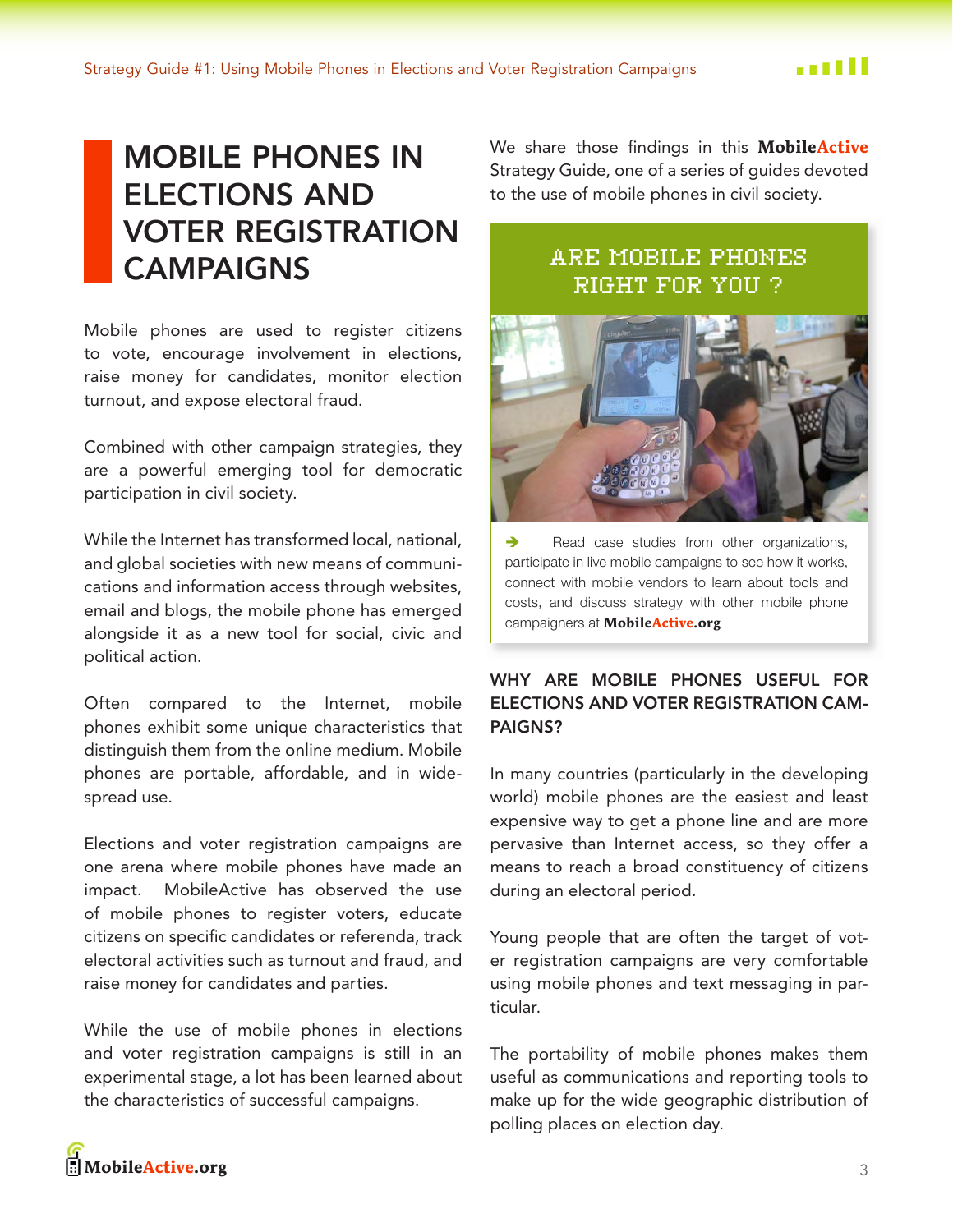Text messaging is a major factor behind the popularity of mobile phones in addition to its usual voice capabilities. In some countries, texting is used by 75% of mobile phone users. In the U.S., due to the pervasiveness of the Internet and the pay-per-use cost model of texting, this rate is closer to 40%.

Mobile phones are a highly personal means of communication that allow political campaigners to bypass the mass media when targeting voters with electoral messages.

TRY A MOBILE CAMPAIGN TODAY capabilities (approvated) Organ ine of how to train people + how to allen  $h$ Scope 46 SMS, proje for organ. i timetranes, chan odology Ariser assessments -how t Tech 2 studies: Whatcomponentemplates for this

 $\rightarrow$ Read about real mobile phone campaigns taking place today around the world at MobileActive.org and have your mobile phone handy to participate. See how it works, and imagine how it might work for your campaign.

Mobile phone text messaging allows an organization to deliver an abstract or light version of content or call to action on the small mobile phone screen, and invites more detailed content usually via the Web or email.

Mobile phones have become sophisticated devices with varied content including audio, video, web and email, allowing individual users and networks to send and receive polling data with custom software, view partisan candidate messages, and hear politically-motivated ringtones.

As fundraising emerges as a common mobile phone activity, raising money for candidates and political parties will begin a new era of experimentation.

#### WHAT ARE THE CHALLENGES OF USING **MOBILE PHONES FOR ELECTIONS AND VOTER REGISTRATION CAMPAIGNS?**

• Mobile phones have yet to reach many rural areas due to limited coverage, so electoral and voter registration campaigns will be restricted in their reach.

• There are significant security concerns for some activists using mobile phones during elections in areas where SIM cards and accounts are registered and monitored by local authorities. MobileActive has developed a Security Guide for Activists.

. While some countries have high adoption rates of using text messaging as a mobile phone activity, many people are not familiar with receiving messages sent from a central computer, so participation rates in some countries may be low.

• Mobile phones offer limited interactivity and a very small screen.

• Mobile campaigners should be cautious about sending excessive amounts of SMS to opt-in participants.

# SECURITY GUIDE FOR ACTIVISTS

http://mobileactive.org/security guide  $\rightarrow$ 

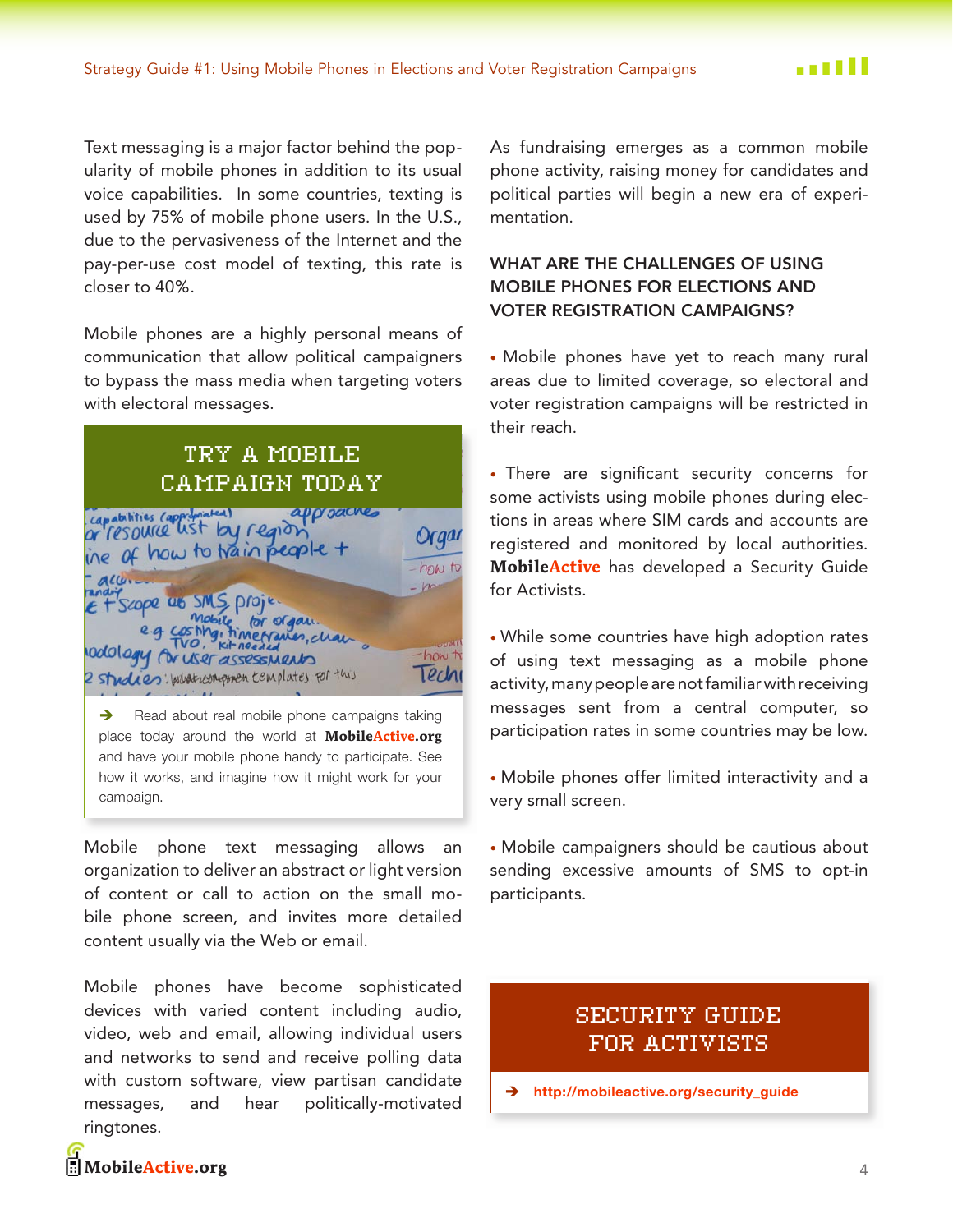# <span id="page-5-0"></span>**ELECTORAL MONITORING AND PARTICIPATION**

During the past three years, text messaging has been credited with influencing elections in the Philippines, Thailand, Spain and South Korea to name just a few countries. Much of this influence is due to the already pervasive use of text messaging in these countries.

For example, in preparation for the February 2006 election in Thailand, the Thai Election Commission sent messages to 25 million cell phone customers reminding them to vote.

The message read:

You are cordially invited to exercise your right to vote on Feruary 6, between 8 am and 3 pm.

Concurrent with this official communiqué, The Nation, a Thai newspaper, reported on a grassroots text messaging campaign among voters urging them to bring a pen with them to mark their ballots.

The SMS stated: "Don't use the rubber stamp provided [by the authorities] to prevent fakes. Tell all your friends too." The election was controversial and was boycotted by opposition parties. Thailand's premier resigned several months later in a surprise move fueled by two months of street demonstrations largely organized by text messaging and email, despite his election victory. Protesters accused the premier of corruption and abuse of power.

The grassroots mobilization after the election is an example of what the writer and commentator Howard Rheingold has termed a "smart mob," whereby organizers used text and online messaging to build street demonstrations and other forms of protest. The already common use of text messaging in Thailand was an important factor in the success of this tactic.

One of the earliest examples of the creative use of mobile phones in an election happened in the in the Philippines in 2004.

Filipino President Gloria Arroyo was hounded by a mobile phone ringtone made from a wiretapped recording of a phone conversation discussing the election results.

## TXTPOWER.ORG

> TXTPower is a loose organization of cellphone users that aims to empower Filipinos both as consumers and as citizens. > www.txtpower.org

The 17-second ringtone was based on an alleged phone conversation between her and an elections official during the controversial presidential race. Critics alleged that the conversation demonstrated her electioneering violations, though the government denied rigging the election.

The audio clips - now known as the "Hello Garci?" ringtone - were posted on the TxtPower website and have been downloaded over one million times, making it the most popular ringtones ever.

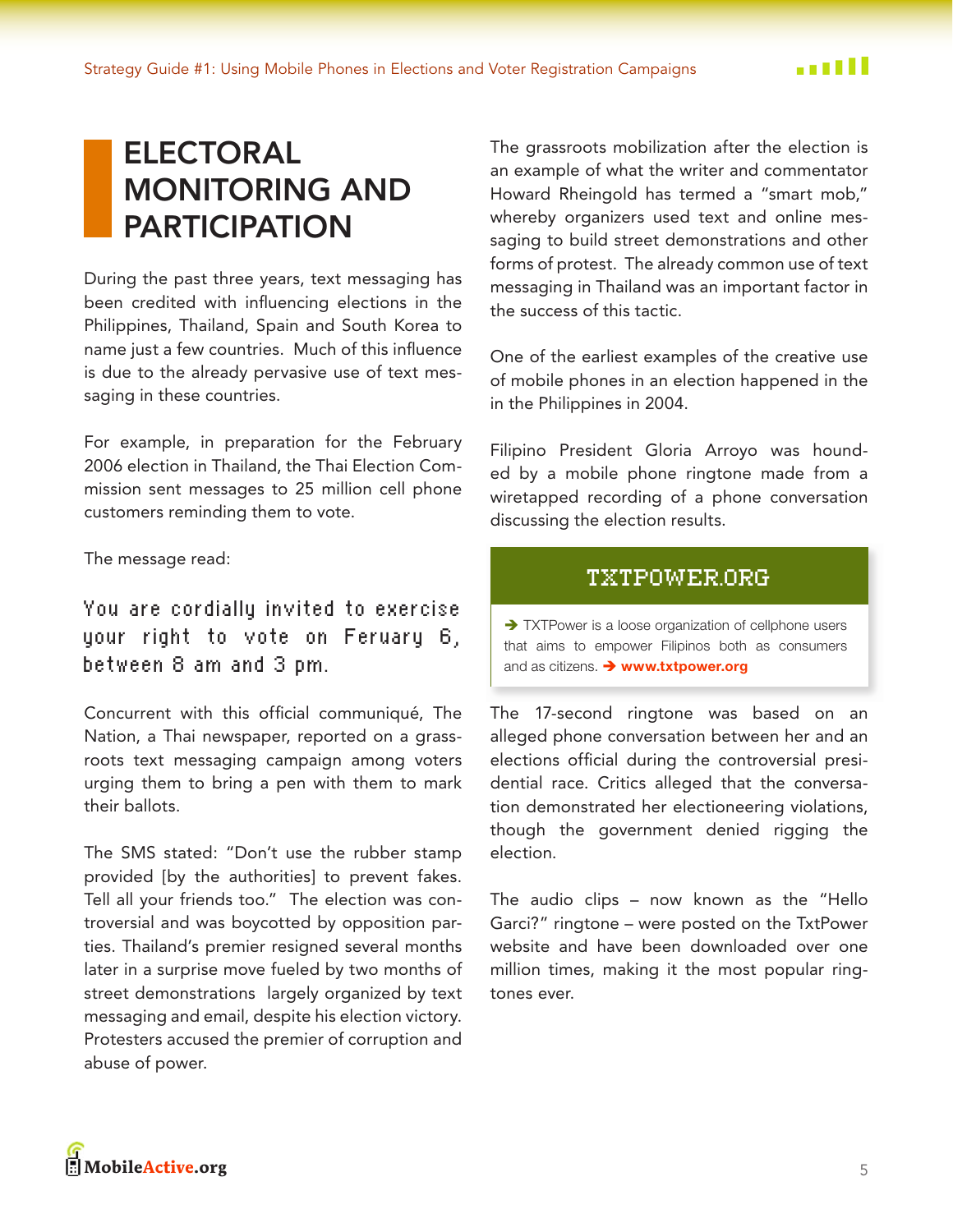Despite a government warning that possession and dissemination of the audio clip is illegal under the country's anti-wiretapping law, the ringtone immediately became a hit in the Philippines, where more than 30 million cell phone users send roughly 200 million text messages daily.

TxtPower urged other Filipinos to compose ring tones based on the tapes, and at least three have been posted on the group's site. For Arroyo, the ringtone marks an ironic twist in the role that mobile phone technology has played in her political career. After all, she rose to power after a popular uprising that toppled her unpopular predecessor, Joseph Estrada. The 2001 revolt succeeded after tens of thousands of Filipino protesters responded to a call to mobilize, sent mainly via mobile phone text messages.

# <span id="page-6-0"></span>**MOBILE PHONES IN ELECTION MONITORING**

Mobile phones were used in large-scale election monitoring for the first time during the Montenegrin Referendum on Independence<sup>1</sup> in May 2006.

The U.S.-based National Democratic Institute for International Affairs (NDI) successfully assisted the Center for Democratic Transition (CDT), an NDI partner and seasoned Montenegrin election monitoring organization, to monitor the referendum on independence using SMS text messaging for reporting. 200 observers around the country reported approximately eleven times each and submitted over 2,000 reports via SMS through the day of the voting.

CDT also used mass SMS messaging to quickly send information and instructions to observers.

Using this rapid reporting system, CDT was the only organization to project that the 50% turnout requirement had been met by mid-day. The system also allowed CDT to quickly determine that the referendum outcome would be "too close to call," since the projected results fell within the statistical margin of error.

Based on the numeric analysis provided by the system and qualitative reports taken by phone, CDT informed the public to await the official results of a complete count in which there should be confidence. CDT thus helped stabilize the political environment and enhanced its own credibility. This is first time a civic group has monitored an election and reported results completely with SMS messages including automated entry into a database for real-time analysis.

## NDI.ORG

> NDI provides practical assistance to civic and political leaders advancing democratic values, practices and institutions. > www.ndi.org

A series of conditions made SMS reporting for the Montenegro referendum possible. Those included: CDT was an experienced non-governmental organization, having observed several elections in the past; Montenegro has wide cell phone coverage; CDT observers and Montenegrins in general are experienced SMS users; and the reporting requirements were simple - cumulative turnout figures and basic yes/no election results data are well geared toward short SMS text message report format.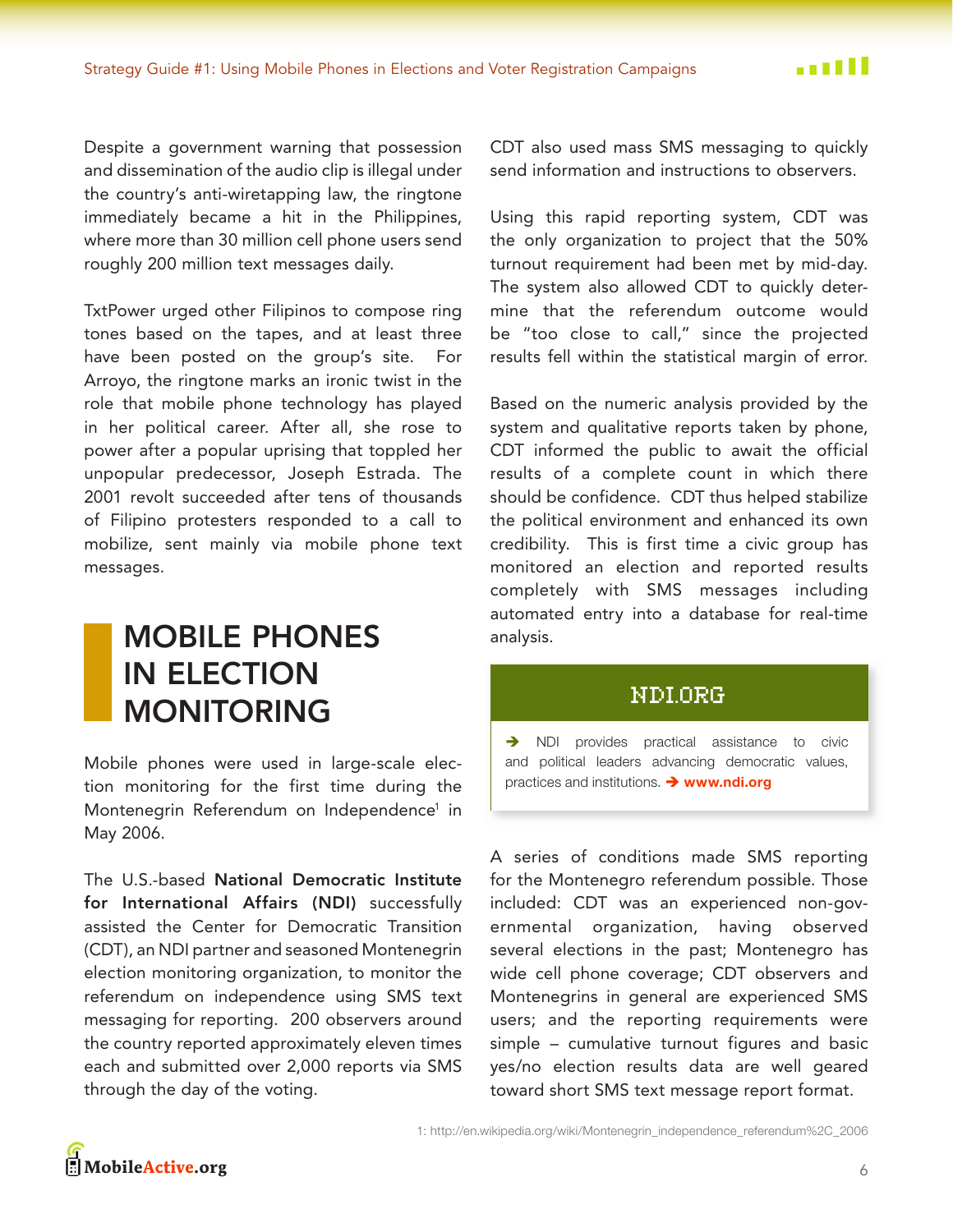# WHAT TYPE OF MOBILE DATA SHOULD YOUR **CAMPAIGN TRACK?**



When using mobile phones for elections and voter registration campaigns, it's important to gather as much data as possible to understand what works and also to track your progress over time.

Target audience: Track the age, gender, ethnicity and spoken language of your target population so you can better understand what works.

Audience contact: Keep track of when you're gathering mobile data, such as concerts, events, and street teams, so you can understand what works and when.

Marketing effectiveness: What outreach tools performed best for you (billboards, flyers, hand bills, concert announcements)?

Initial mobile opt-in rate: How many individuals are opting in during your calls to action, and what percentage is this of the total audience at an event? What's your benchmark so you can track your progress over time?

Secondary mobile conversion rate: How many individuals are completing the opt-in process by providing you with an email address or a mail address? What's your benchmark so you can track your progress over time?

Follow-up conversion rate: If you have additional contact with mobile opt-in supporters at a later date, what is the participation rate of that group? You might invite people to download a voter registration form, or answer a short survey about whether they voted on election day.

Forward-to-a-friend rate: Were emails forwarded to friends and family? Survey your supporters and ask them what motivated them.

# <span id="page-7-0"></span>**VOTER REGISTRATION**

Voter registration is a new frontier for mobile phone use, particularly in the U.S., where voter participation is historically low. Several efforts have taken place and numerous new campaigns are under way as the next national election cycle approaches.

In 2004, U.S.-based Rock the Vote pioneered the use of mobile phones to engage a broad, national youth network as part of its mobile campaign.

Their media campaigns and street team activities are designed to increase youth voter turnout. The group coordinates voter registration drives, getout-the-vote events, and voter education efforts. In additional to text messaging, Rock the Vote also experimented with instant messaging to reach youth through a volunteer-driven "tell-a-friend" campaign.

#### ROCKTHEVOTE.COM

 $\rightarrow$  Rock the Vote was founded to engage youth in the political process by incorporating the entertainment community and youth culture into its activities. → www.rockthevote.com

Rock the Vote Mobile engaged approximately 120,000 people, superceding its original goal of 100,000. A collaborative effort between Rock the Vote and Motorola, Rock the Vote Mobile worked to inform and motivate young voters to become participants in the 2004 election through the fusion of election year grassroots initiatives, wireless technology and pop culture.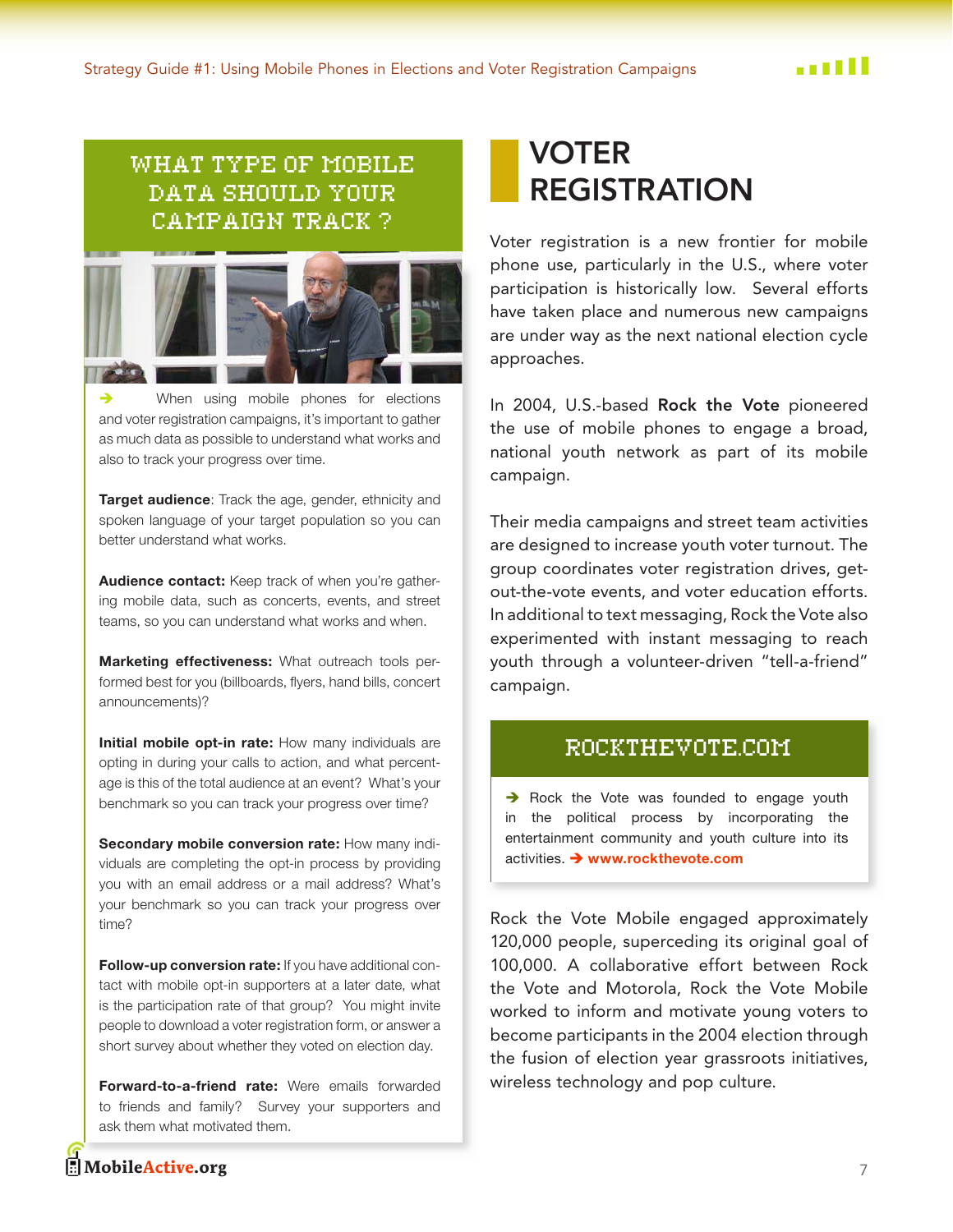Users received receive text alerts, polls and other Rock the Vote information on their phones. Other applications that were developed for the program included a website that could be accessed with a mobile phone, voter registration, a Bush/Kerry mobile boxing game, and a polling place locator available on Election Day.

Almost 10,000 people used Rock the Vote Mobile to begin their voter registration process. Free digital content including ringtones, wallpaper and screen savers, was made available to Rock the Vote Mobile users as incentives for opting in to the campaign.



Rock the Vote and Motorola sent more than 200,000 celebrity "robocalls" on November 1 urging mobile phone users to vote on November 2 and directing them to a polling place finder. Popular musicians such as Amber Tamblyn, Christina Applegate, Maggie Gyllenhaal, Jake Gyllenhaal, Josh Hartnet and Dule Hill recorded celebrity voice messages.

Cingular Wireless sent close to 50,000 Rock the Vote-branded celebrity "wake up" calls on MobileActive.org

Election Day to its list.

In response to a growing curiosity in the media about taking the political pulse of a technologically-attuned demographic that relies heavily on the mobile phone, Zogby International and Rock the Vote Mobile broke new ground and teamed up days before the election to release the first-of-its-kind text-message poll of mobile phone users.

During the same election cycle, San Francisco based Mobile Voter used text messaging to encourage voter registration among local voters. The SFVote Campaignaimed to reachyoung voters at local music events. Pioneering a technique that has now become commonplace, performers made announcements from the stage between music sets, encouraging concertgoers to "text in" to a mobile "short code," which was then followed up by a reply text message asking for the respondents email address. Participants were then emailed a San Francisco voter registration form in PDF format which could be filled out and mailed from home.

#### MOBILEVOTER.ORG

> Founded in 2004, Mobile Voter is a non-profit, non-partisan organization seeking to facilitate the process of civic participation via mobile technology. → www.mobilevoter.org

> Mobile Voter's current priority project, TXTVOTER '06, seeks to register young voters across the country in advance of the 2006 election.  $\rightarrow$  www.txtvoter.org

"This was an experimental stage," reflects Ben Rigby with Mobile Voter, "and we had very few tracking tools." They estimated that during those campaigns 16% of concertgoers texted in, with 75% of that group followed through and provided their email address.

8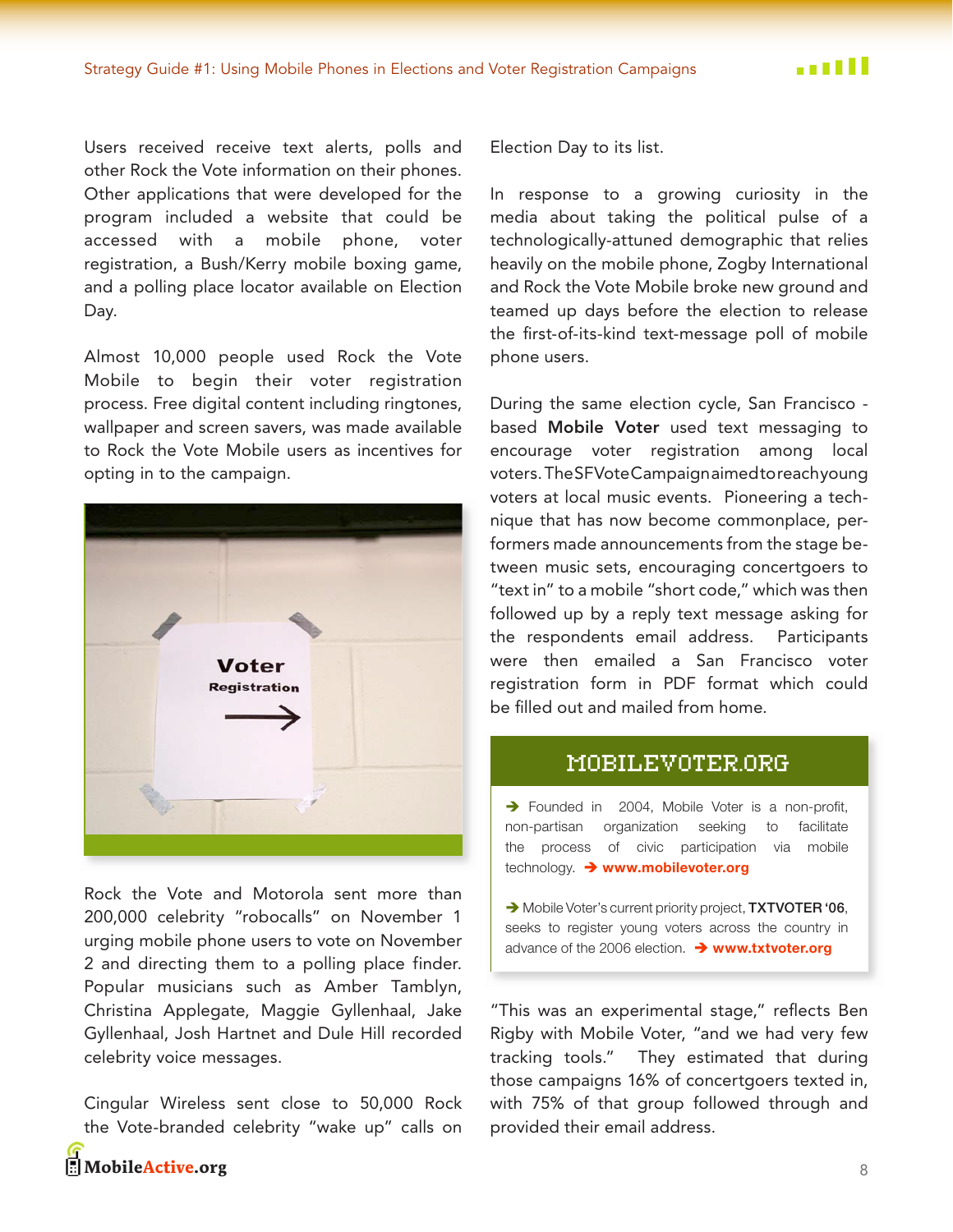While Mobile Voter was not able to obtain any metrics on actual voter registration by the participants, this early experiment provided a blueprint and a benchmark for engaging with people at events, a strategy that has since become the hallmark of other mobile engagement efforts used by such performers as U2 to raise money for international aid campaigns.

Mobile Voter conducted other campaigns in 2005, that used billboards and flyers around San Francisco to reach potential voters, and collaborated with local community agencies such as the Chinese American Voter Education Committee. This print media campaign had response rates under one percent, according to Rigby, and helped shape his understanding of how to use different media channels to reach a target audience to trigger a sizeable mobile opt-in rate.

Since then, Mobile Voter's efforts have centered more on music concerts and other event-based activities, where the concentration of people is high enough to ensure a strong response rate.

## USES OF MOBILE PHONES

**SMS:** Send up to 160 character text messages to  $\rightarrow$ the mobile phones of supporters.

> Ringtones: Offer politically-themed ringtone sounds for you or your callers to hear.

Short codes: Use a six-digit "mobile short code" to recruit supporters at concerts and events.

> Fundraising: Raise money from supporters at concerts and events with your short code by charging instant donations to their phone bill.

> Forward-to-a-Friend: Encourage supporters to forward text messages, ringtones and short codes to friends and family.



Their TXTVoter service is designed to be used by community based organizations to register young voters at music concerts. Supported by a grant from the Pew Charitable Trust, their goal for 2006 is to help register 55,000 young people to vote.

One of Mobile Voter's partners this year is Voto Latino which will use the TXTVoter platform to register young Latino voters beginning in August 2006. Voto Latino's efforts to use mobile phone tools will build on a national community-based social network that will seek to reach over three million Latino youth at festivals, concerts, parades, and other events, using innovative outreach techniques such as postcards, online tools, and a system of awarding points to participating youth that do the most peer-topeer outreach. Their numeric goal, according to Voto Latino Executive Director Maria Teresa Petersen, is to register 50,000 new Latino youth voters

## VOTOLATINO.ORG

> Founded in 2004, Voto Latino believes that American Latino youth have the power, voice and desire to participate in American politics. Voto Latino provides our members the tools to do it easily and seamlessly and the space to discuss politics openly.  $\rightarrow$  www.votolatino.org

"To meet this goal we've set our SMS participation benchmark at getting 100,000 youth to submit their mobile phone numbers, since our assumption is that 50% will follow-through to get registered." This high "conversion rate" is based upon recent research that demonstrates that youth are familiar and comfortable with online and mobile tools, and more likely to complete transactions.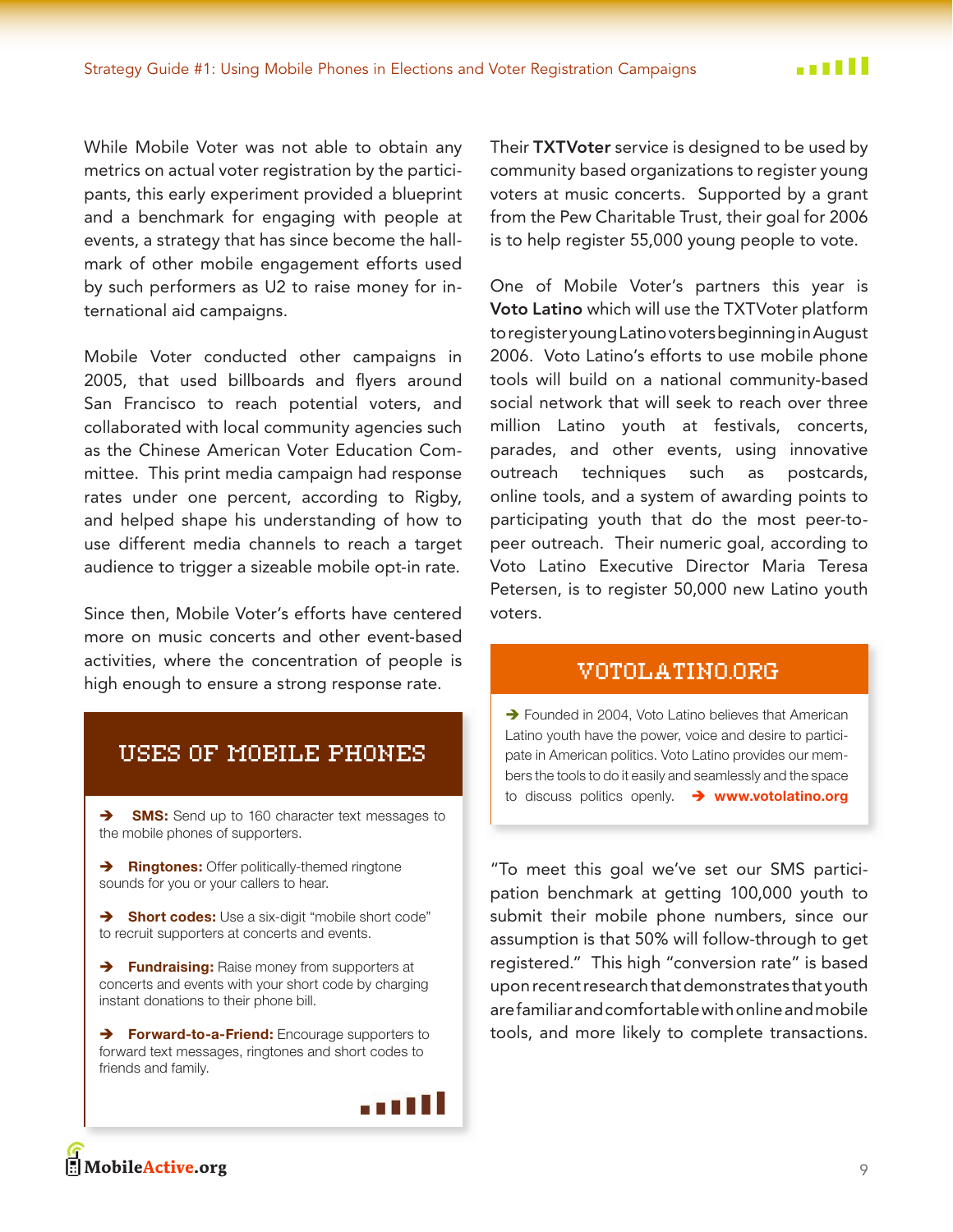One innovative aspect of Voto Latino's efforts is a largely paperless voter registration campaign, relying on online sytems to communicate with participants. This allows the campaign to otimize participant tracking, email communications, and reporting.

The "social networking" aspect of the campaign will build upon experiences that youth are familiar with, using online networks such as MySpace. Youth participants build personal profiles in the Voto Latino system, have access to peer-to-peer outreach tools, get points for registering friends, and can track how many people they've registered.

# DATA AT A GLANCE

> Mobile Voter in San Francisco has determined benchmarks for recruiting mobile supporters at music concerts and events.

Assuming a strong and repeated announcement from the stage, organizers can expect:

- $\rightarrow$  10% initial audience opt-in rate
- $\rightarrow$  75% conversion rate to email or mail address
- $\rightarrow$  50% follow-up for future actions

Other community-based organizations such as Music for America and Oakland Vote will be using similar tools to sign up concertgoers in their own voter registration efforts.

التبن

Rigby is optimistic that mobile phone campaigns that are part of voter registration campaigns will have a growing impact on electoral participation. For its pioneering efforts, Mobile Voter already won a 2006 Wireless Innovation Award from the Cellular Telecommunications and Internet Association (CTIA).

# <span id="page-10-0"></span>**CANDIDATE AND POLITICAL PARTY SUPPORT**

Mobile phones also bring tangible benefits to partisan campaigns of political candidates and parties as these explore ways to mobilize supporters and voters. Similar to other mass communications media, mobile phones allow for targeted messaging to supporters that have opted in to receive communiqués.

Furthermore, the viral nature of forwarding text messages has led to a "smart mob" effect, whereby political supporters keep each other informed of developments as they evolve in real-time.

As we saw earlier in the elections in Thailand and the Philippines, mobile phones can be a powerful tool in the hands of an organized force, intent on mobilizing their supporters.

Spanish national election in The 2004 featured grassroots political mobilization with text messaging and email resulting in confrontational demonstrations against the dominant political party in major Spanish capitals. Within hours after the dissemination of text messages, email and telephone calls, mass political protest rallies were staged in Barcelona, Madrid and other major cities across Spain.

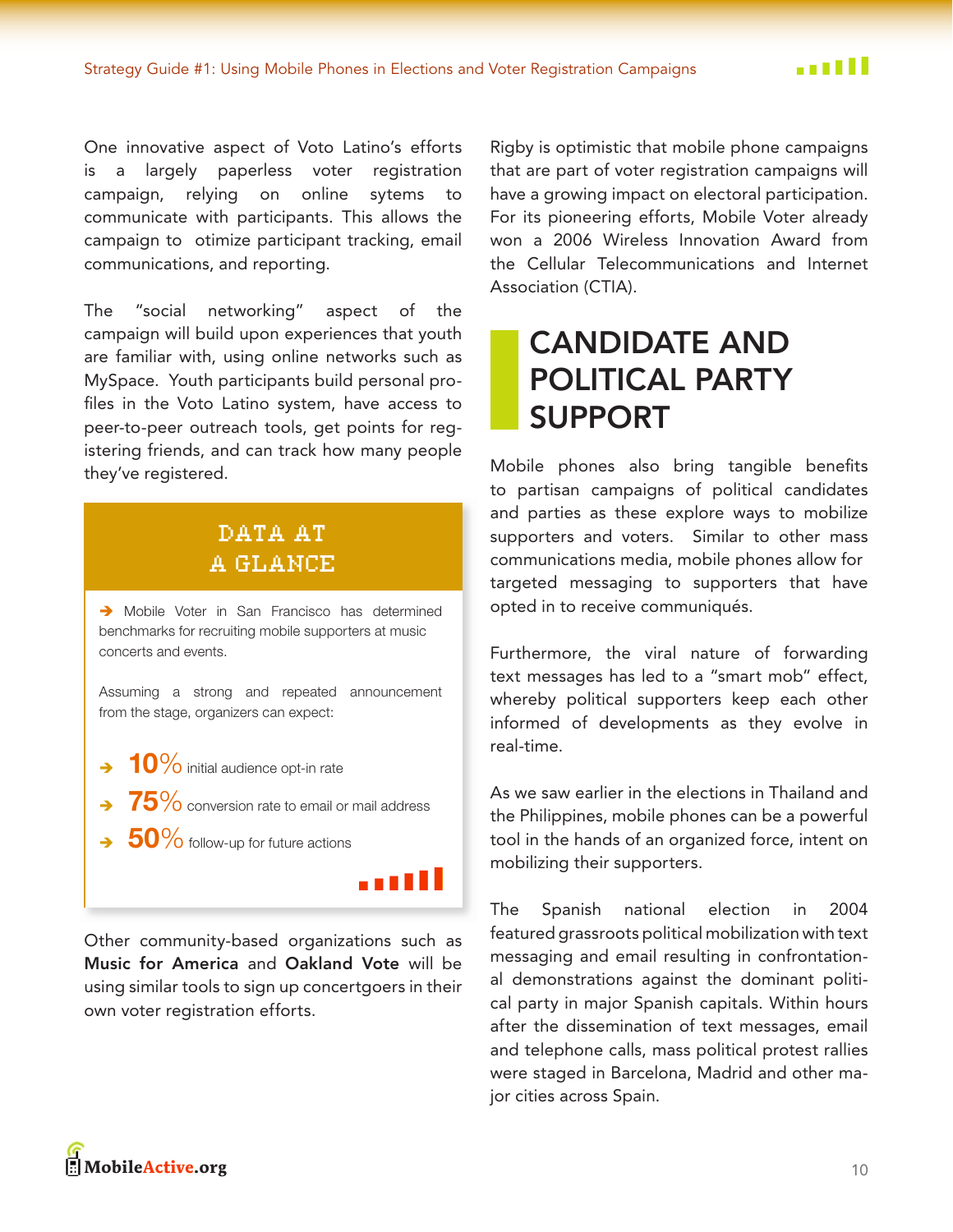This "flash mob" was so spontaneous and vast that the Spanish monarchy intervened in an attempt to calm the streets.

As recently as June 2006, supporters of a Referendum in Spain used mobile phones as a viral tool to spread the "Yes" vote. Catalans in Spain were being asked to vote by referendum on a proposal to give more autonomy to the Catalonia region.

Supporters of the referendum used mobile technology at mass rallies. At four rallies held before the referendum, a Bluetooth booth was set up for supporters to download videos, ringtones and images to their mobile phones to forward to their friends and family in support of passage of the referendum. Both of these examples showcase what is possible Using mobile phones in a vibrant political culture that already has a very high cell phone usage rate and pervasive text messaging. Young people are an active driver of this cultural evolution, spontaneously organizing youth meetups using email and SMS text messaging.

It is only a question of time before mobile phone campaigning reaches other major democracies such as the U.S. Joe Trippi, the pioneer of Internet political campaigning of Howard Dean's 2004 presidential bid, predicts that 2008 will be its breakout year in U.S. politics: "I think text messaging is going to be more important than ever. Look at the success of the pro-immigration campaign. We may be talking about the Great Text-Messaging Campaign of 2008, not the Great Blog Campaign."<sup>2</sup>

The obvious partisan political benefits are in fundraising, and the major U.S. political parties are hoping to lure \$10 and \$20 donations via text-messaging over cell phones, creating a new channel for private support of candidates for public office. We will be investigating the current state of mobile phone fundraising upcoming MobileActive in an Strategy Guide, investigating past and current campaigns, and looking at the costs and effectiveness of SMS fundraising campaigns.



Both of these examples showcase what is possible using mobile phones in a vibrant political culture that already has a very high cell phone usage rate and pervasive text messaging. Young people are an active driver of this cultural evolution, spontaneously organizing youth meet-ups using email and SMS text messaging.

2: http://www.msnbc.msn.com/jd/12876663/site/newsweek/